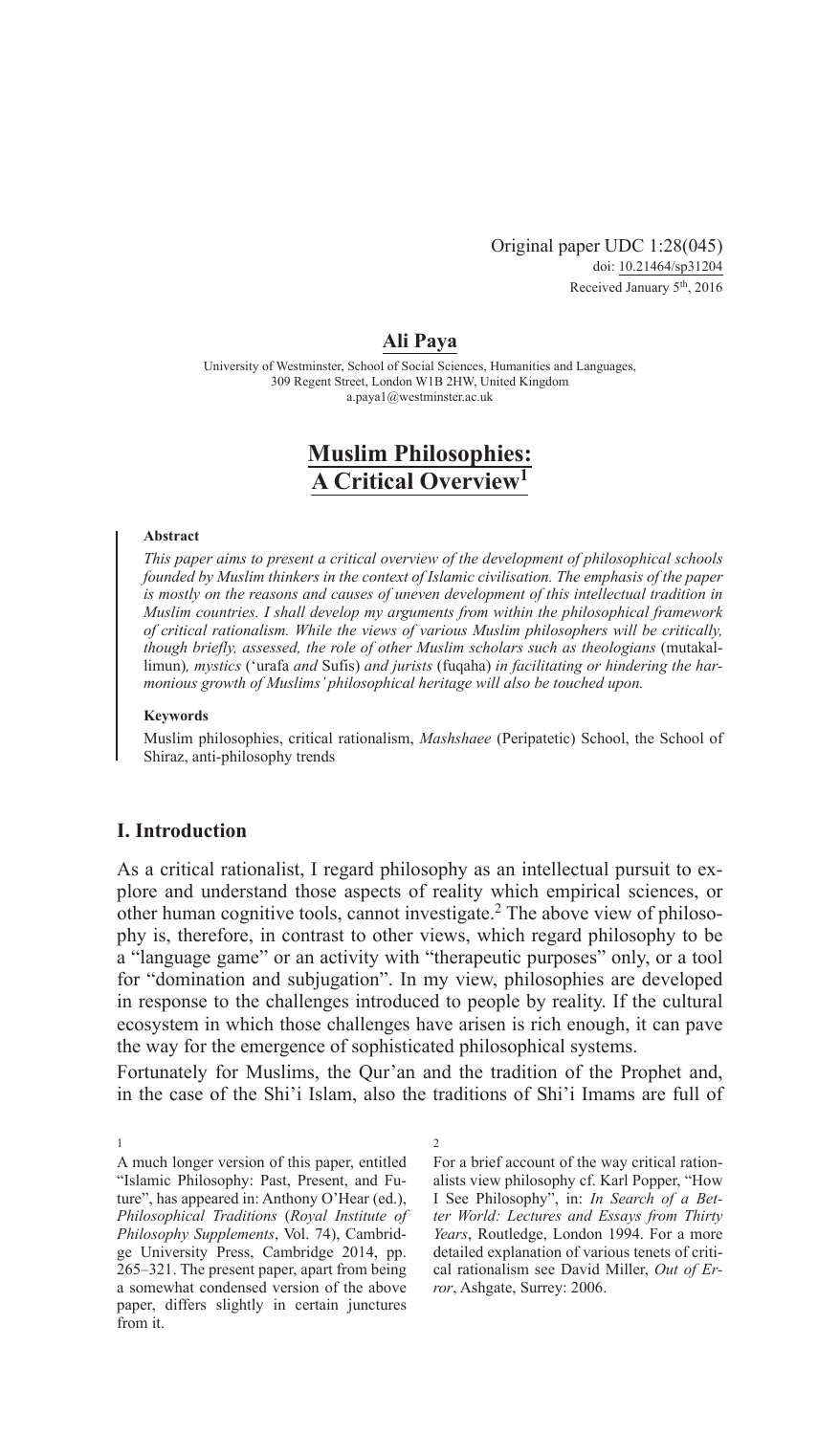instructions which are conducive for constructing a rich intellectual environment. There are many verses in the Qur'an in which Muslims are instructed to use their reason as their guide in exploring reality, studying natural phenomena, understanding various aspects of reality, and enriching their knowledge of God. The Qur'an has also reserved some of its harshest admonitions for those who do not use their intellects  $3$ 

These internal resources, however, as we shall see later, were further enriched, when Muslims embarked on a mission of digesting and incorporating into their own internal resources, wisdoms of other cultures.

As for the challenges, perhaps, the first intellectual challenges presented themselves to the early Muslims in the shape of political disputes concerning the issue of the succession of the Prophet who died in 632. The question which demanded a satisfactory answer was how Allah would want the believers to go about the task of choosing their political authority. In their efforts to respond to this question, early Muslims were divided along different doctrinal lines; Sunnis, Shi'as, Kharijites, and Murji'ah were among the first sects which appeared in the newly established Muslim society.<sup>4</sup>

The above political question soon gave rise to troubling theological questions concerning the standards which would demarcate a true believer and would determine the after-life station of those who would fall short of (a part of) those standards. Out of these disputes and in the second half of the first century Hijri (according to Islamic calendar; 7th century CE) the first abstract problem, which was a bridge between theological issues and genuine philosophical problems, emerged. The problem in question was the dilemma of the free will and pre-destination (*qadar*) which, naturally in the context of a religious culture, was related to the issues of Divine justice and Divine power.<sup>5</sup>

Two rival schools of *kalam* (theology) namely the Ash'arites and the Mu'tazilites were developed in response to the above problem. The Ash'arites maintained that God's omnipotence means that He directly intervenes in all aspects of the whole realm of being. The Mu'tazilites, on the other hand, argued for man's free will. They maintained that God has endowed human beings with the power of intellect, which they regarded as man's inner prophet. Man, according to the Mu'tazilites, was free to choose his path and station in life.<sup>6</sup>

For almost two centuries, and before the emergence of systematic philosophical approaches amongst Muslims in the 9th century CE, it was the *mutakallimun* (theologians) who dealt with issues which were philosophical in nature.

Early Muslim theologians, however, were not in favour of imported philosophical ideas. In particular they were against the Greeks' philosophical thoughts. They even rejected Aristotelian logic since they regarded it to be an anti-religious knowledge, like Aristotelian philosophy.

But later generations of theologians(*mutakallimun*) realised that without logic they were prone to commit mistakes in arguments. They adopted Aristotelian logic and applied it to theological as well as philosophical arguments. This approach gradually paved the way for a closer relationship between *kalam* and philosophy.

## **II. First Muslim philosophers**

The translation of scientific, mathematical, technological, cultural, and philosophical achievements of ancient civilisations like the Greeks, the Indians and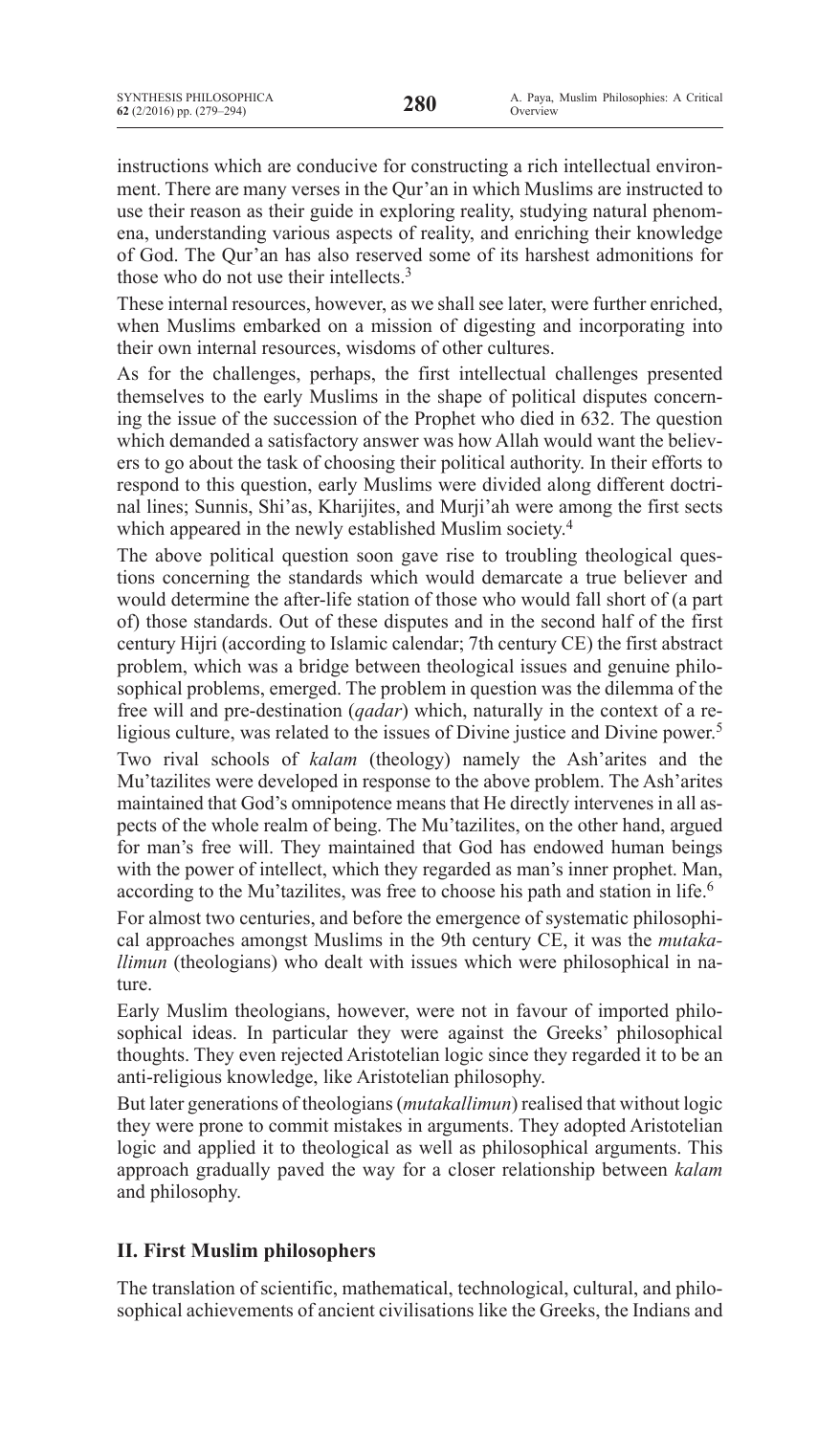the Persians into Arabic, provided the educated Muslims of the classic period of Islam (9th–13th centuries CE) with a rich intellectual heritage. They soon managed to digest and internalise what they had learnt through these sources and embarked on developing new synthetic systems which were novel innovations informed by their newly gained knowledge through translated materials and in tune with the teachings of their religion. The availability of the riches of the wisdoms of other civilisations enabled Muslim philosophers to enter into a virtual and fruitful dialogue with their non-Muslim counterparts in other cultures.

All great Muslim philosophers of the classic period were not only first rate thinkers with regard to abstract philosophical topics, they were also excellent natural scientists or master technologists.

Even a quick glance at the fields of expertise of Muslim philosophers of the classic period reveals the extent to which these scholars had combined philosophical thinking with other disciplines. For example, Al-Kindi (d. 873), the first Muslim philosopher, was also an astronomer, a physicist, a mathematician and a cryptographer; Farabi (d. 951),<sup>7</sup> who was known as "the second teacher after Aristotle", was a logician, philosopher, chemist, psychologist, physicist, political philosopher, and musicologist; Abu Rayhan Biruni (d. 1048) was an astronomer, a historian, botanist, pharmacologist, geologist, philosopher, mathematician, and geographer; Ibn Sina (d. 1037) was a logician, philosopher, physician, chemist, geologist, psychologist, an astronomer, and a philosopher of science; Ibn Rushd (d. 1198) was a philosopher, physician, physicist, an astronomer, and a psychologist; Nasir al-Din Tusi (d. 1274) was an astronomer, a physicist, chemist, mathematician, and logician.<sup>8</sup>

Being at home with respect to both philosophy and sciences of the day had enabled Muslim philosophers to apply their power of intellect to a wide variety of real problems in different intellectual and practical fields.

3

See Morteza Motahari, *Ashnaei ba 'ulum-e Eslami* [*An Introduction to the (Classical) "Islamic Sciences"]*, Sadra Publications, Tehran 1979 (new edition: ICAS Press, London 2016).

4

The first two sects gradually turned into the two largest sects in Islam which exist today and each are divided into a number of subsects. The latter two sects did not last long, though their ideas are still present in the intellectual ecosystem of Islamic doctrine. The Kharijites advocated a very strict adherence to their own literal reading of *shari'a* law and were intolerant and inflexible in imposing their desired order. The Murji'ah, on the other hand, were of the view that, one should not condemn even the most corrupt and cruel individuals who regard themselves as Muslim. Only God can pass judgement on their fate. Cf. Khalid Blankinship, "The Early Creed", in: *The Cambridge Companion to Classical Islamic Theology*, ed. by Tim Winter, Cambridge University Press, Cambridge 2008, pp. 33–54, doi: https://doi.org/10.1017/ [ccol9780521780582.003;](https://doi.org/10.1017/ccol9780521780582.003) Majid Fakhry, *A* 

*History of Islamic Philosophy*, Columbia University Press, New York – Chichester 2004, Ch. 2.

5

See Morteza Motahari, '*Adl-e Elahi* [*Divine Justice*], Sadra Publications, Tehran 1973; Harry Austryn Wolfson, *The Philosophy of the Kalam*, Harvard University Press, Cambridge, MA – London 1976; M. M. Sharif (ed.), *A History of Muslim Philosophy*, Otto Harrassowitz, Wiesbaden 1963, Book Three, Part 1, X & XI, pp. 199–243.

See Morteza Motahari, *Ashnaei ba 'ulum-e Eslami*.

7

I refrain from using the definite article, 'al', before the name of non-Arab scholars.

8

See M. M. Sharif (ed.), *A History of Muslim Philosophy*; Seyyed Hossein Nasr, Oliver Leaman (eds.), *History of Islamic Philosophy*, Routledge, London – New York 1996.

<sup>6</sup>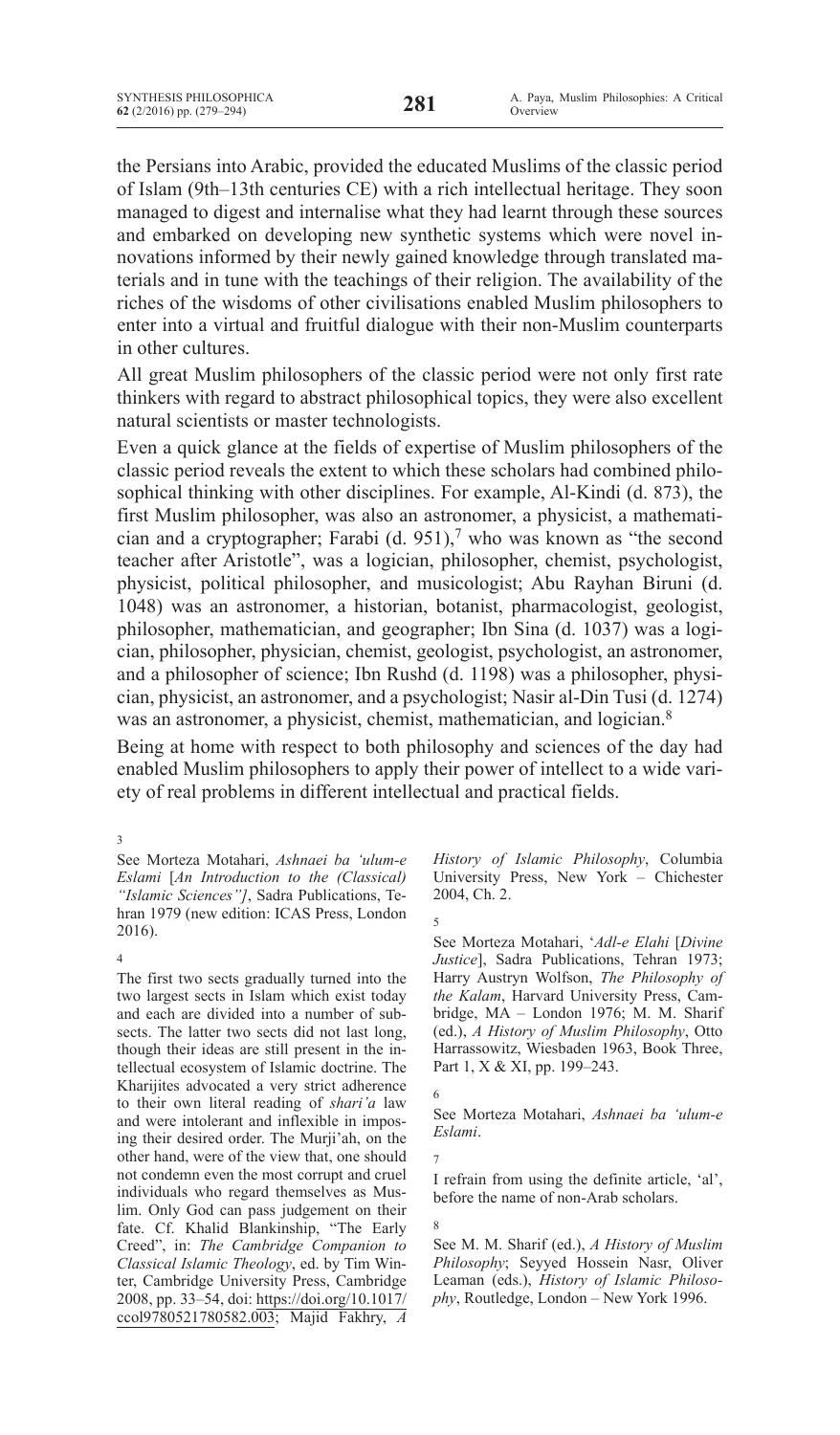Muslim philosophers developed an approach to learning which can be dubbed 'religious humanism'. It was based on the idea of cultivating individuals through teaching them various sciences and good habits so that they acquire a personal quality which is called *adab*, a concept very close to the Greek notion of *paideia*. According to philosophers, the path to true education (*adab haqiqi*) was only through philosophy (*i.e.* rational deliberation).

The outcome of the intellectual efforts of Muslim philosophers and scholars during the Golden age of Islam was not only greatly beneficial to the flourishing of Islamic civilisation, but also provided European scholars with a rich reservoir of fresh ideas.

Many of the works of Muslim scholars, philosophers, scientists, and theologians were translated into Latin. Their counterparts in Europe greatly benefitted from the fruits of the intellectual labour of their colleagues in the Muslim world.

But while the Latin West was benefiting from the views of Muslim thinkers and foundations for the Renaissance were gradually being laid, a dynamics of a different type was at work in the land of Islam.

## **III. Decline of scientific spirit in Islamic civilisation**

Despite all the emphasis in the Qur'an and the tradition of the Prophet and Imams (in the case of Shi'i Islam) on the importance of acquiring and developing knowledge, the scientific and philosophical spirit in Islamic civilisation took a nose dive and experienced a gradual decline from the twelfth century onward.

The dominance of the Ash'ari thought provided grist for the mills of those who maintained that Islam is a self-sufficient system in every respect, including knowledge production. The gradual but consistent and continuous ascendency of *fuqha* (jurists), '*urafa* (mystics), and theologians (*mutakallimun*) of Ash'ari persuasion helped to create an intellectual environment in which rational thinking and scientific pursuits were regarded as either non-Islamic or not suitable for the believers and alien to the spirit of Islam.

By the time of the great Persian Ash'ari jurist, sufi-saint, and theologian (*mutakallim*), Abu Hamed Mohammad Ghazzali (d. 1111), the orthodoxy was firmly in place in all parts of Muslim lands in which one of the four Sunni schools of *fiqh* was being practiced.

Having declared philosophy as an unsuitable subject for study in the ecosystem of Islamic culture, Ghazzali, in his *magnum opus*, *Ihya al-ulum aldin* (*Revival of the Religious Sciences*) which is an encyclopaedia of Islamic sciences of his day, introduced a new classification of sciences. He divided sciences into two general groups, religious and non-religious, and made clear that only the first group has an intrinsic value.<sup>9</sup>

The tendency of placing religious sciences on a higher plane than non-religious sciences was further amplified in the works of Muslim mystics (*'urfa*) and Sufis. In their teachings, non-religious sciences were regarded as tools and instruments whose purpose was to help Muslims in this life to dedicate themselves to the study of truly worthwhile sciences, i.e. non-religious, and in particular *'irfani* sciences.

The closing of the door of *ijtihad* among the Sunni Muslims dealt another severe blow to the spirit of critical thinking in Islam.<sup>10</sup>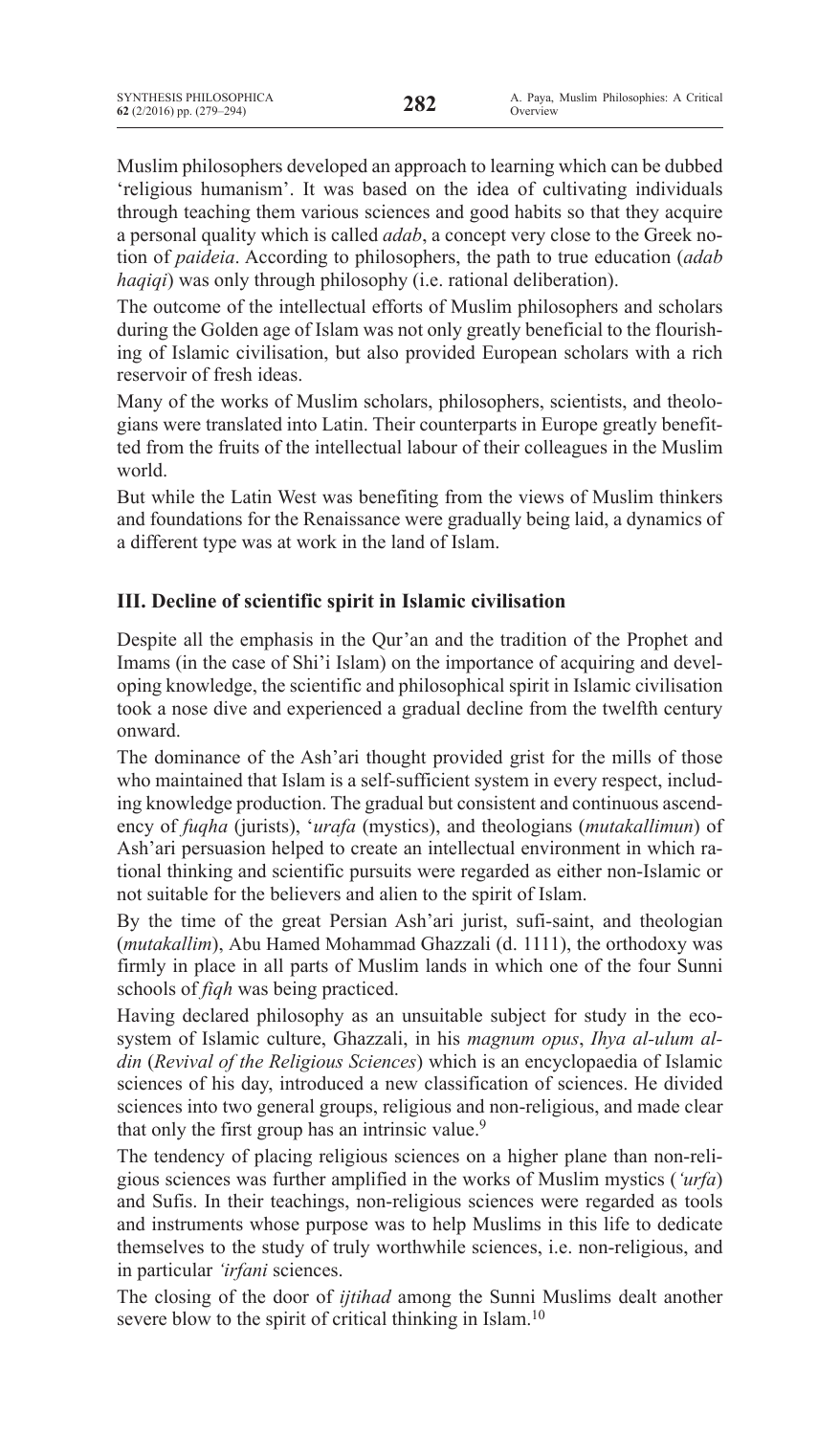To the above intellectual trends, social and political upheavals in Muslim countries should be added. Each one of these trends dealt a severe blow to the flourishing intellectual ecosystems in Muslim countries. The animosity between the Abbasid dynasty (750–1258) in Baghdad and the Fatimid dynasty (909–1171) in Egypt, the Crusades (1095 and 1291), the invasion of the Moghuls, Hulago Khan (1218–1265) and later Taymour (Tamerlane, 1336– 1405) all helped the creation of an environment which was not amenable to free and critical thinking. The result was that philosophy as a discipline and a tradition died a sudden death among the Sunni Muslims in the eastern flank of Islamic civilisation. Philosophical thinking, however, did not die away among Muslims. It followed two different paths in the Eastern and Western parts of Muslim lands. In Spain, Muslim philosophers such as Ibn Bajjah (1095–1143), Ibn Tufayl (1105–1185) and Ibn Rushd (1126–1198) continued the *Mashsha'i* (Peripatetic) tradition. However, with the collapse of Muslim dynasties in Spain in the late fifteen century, development of Islamic philosophy<sup>11</sup> in the Sunni Islam came to an end and the philosophical spirit vanished from its ecosystem. In the Eastern flank of Islamdom philosophy survived among Muslim scholars from Iran. It is to this development that we now turn.

## **IV.** *Al-Hikmat al-Mashreqiyah* **and the emergence of novel systems of theosophy**

A closer look at the development of philosophical thought in Islam makes it clear that *kalam* and *'irfan* have always had some sort of influence on rational approaches to philosophising and philosophers have always been acutely aware of the need for addressing the concerns of not only theologians (*mutakallimun*) and mystics (*'urafa*), but also jurists (*fuqha*).

A case in point is the Persian philosopher Ibn Sina, who is undoubtedly the greatest Peripatetic philosopher in the tradition of Islamic philosophy, and yet, despite all his penchants for rational approaches later in his life and in his later works, he laid down the foundations of an intellectual legacy which turned into the dominant trend of thought among subsequent generations of Muslim philosophers.

Ibn Sina's influential legacy was the development of an entirely new school of thought which he dubbed *al-Hikmat al-Mashreqiyah* (the Eastern philosophy). The main characteristic of this new school was its emphasis on the power of intuition and mystical experiences, as against rational thinking as the most effective tool for exploring reality and acquiring knowledge about it.

*Al-Hikmat al-Mashreqiyah* was further developed into a comprehensive philosophical system by another great Persian philosopher, Shahb al-Din

10

11

<sup>9</sup> See Ghazali, *Revival of the Religious Sciences* [*Ihya'ulum al-din*], Book 1: "The Book of Knowledge", trans. by Nabih Amin Faris, Islamic Book Service, New Delhi 1979, p. 30. This text is available online at: http://www. [ghazali.org/site/ihya.htm.](ttp://www.ghazali.org/site/ihya.htm)

See Joseph Schacht, *An Introduction to Islamic Law*, Oxford University Press, Oxford 1982.

I use the term 'Islamic philosophy' in a neutral way, meaning philosophical doctrines produced by thinkers who happen to be either Muslim or living in Muslim countries or both. This term can be used interchangeably with a similar term, 'Muslim philosophy', throughout this paper.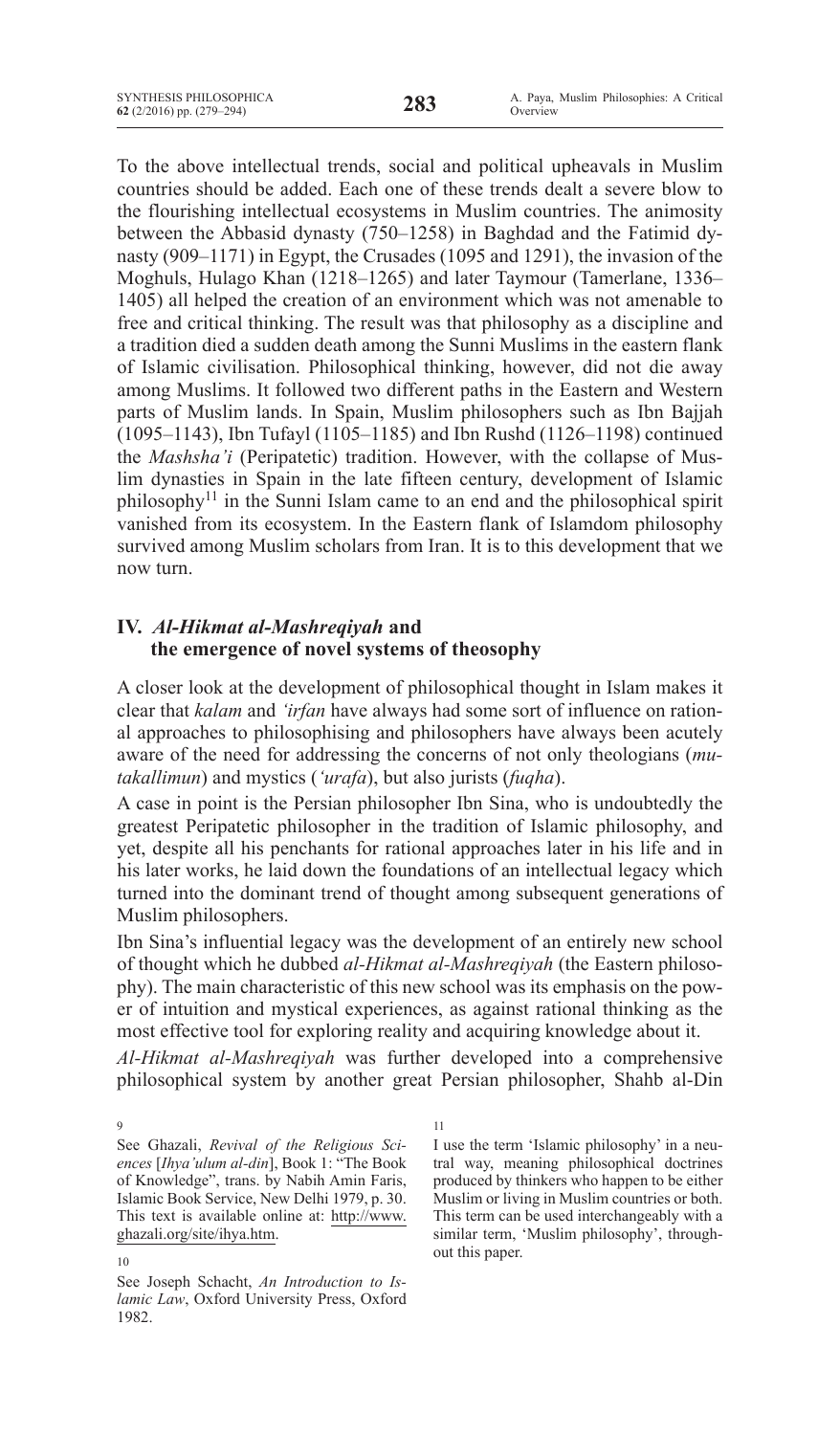Suhrawardi (1158–1191), the founder of *Maktab-i Ishraq* (the School of Illumination). $12$ 

Suhrawardi's system was a novel synthesis of various trends of thought, including Platonic and neo-Platonic ideas, doctrines from the wisdom of ancient Persian sages (*Hukamaye-Pahlavi*), doctrines extracted from the Qur'an and the teachings of the Prophet.<sup>13</sup>

In his captivating works both in Persian and Arabic, Suhrawardi developed a complete metaphysical system based on the notion of light and its contrast with darkness. God was the 'light of lights'. Suhrawardi narrated an epic story on a metaphysical plane whose main hero was man who had fallen from the realm of light into the realm of darkness and was longing to get back to his origin.

Suhrawardi had a profund influence on almost all the subsequent generations of Muslim philosophers. From Suhrawardi onward, Islamic philosophy, in a systematic fashion, dedicated all its attention to theosophical issues, i.e. issues related to understanding God and His manifestations by means of rational argumentation, intuition and mystical experiences. It took as its main sources of exploration and investigation, the holy Qur'an, and the teachings of the Prophet and the Shi'i Imams.

The teaching of Sufis and mystics, especially with regard to notions such as *vali* (friend, guardian, pl. *ulia'*) and *vilayat* (friendship, guardianship), topics which were frequently discussed in Suhrawardi's books, also heavily influenced the future development of philosophy in Iran. A Sufi-saint whose views was very influential in this respct was Ibn Arabi (d. 1240).<sup>14</sup>

## **V. Philosophical developments in   the sixteen and seventeen centuries: Schools of Isfahan and Shiraz**

The intellectual trend towards combining mystical, gnostic, and illuminationist insights with Qur'anic and Prophetic teachings and rational thinking reached its zenith in two influential philosophical schools with distinct Shi'i flavour, namely the School of Isfahan and the School of Shiraz. The emergence of both of these schools was greatly facilitated, if not became possible in the first place, because of the coming to power of the Safavids dynasty in Persia (1501–1736).

The founder of the School of Isfahan was Muhammad Baqir Damad (d. 1631), better known as Mir Damad.15

Mir Damad's main project was to develop a system of philosophy based on the wisdom revealed by God to the prophets, known as the Yamani wisdom (*Hikmat-i Yamani*) in contrast to the rationalist philosophy of the Greeks. The title of Mir Damad's system was apparently inspired by a Prophetic *hadith*  (tradition), namely, "*al-imanu al-Yamani va al-Hikmatu al-Yamaniyatu*" (the true faith is the Yamani faith and the true wisdom is the Yamani wisdom).<sup>16</sup>

In the dispute among Muslim philosophers concerning the status of existence (*wujud*) and quiddity (*mahiyyat*) in the grand scheme of things, Mir Damad argued against Ibn Sina (in his Peripatetic phase) by endorsing the principality of quiddity (*mahiyyat*) and the accidental nature of existence (*wujud*). Among his philosophical innovations the notion of *huduth-i dahri* (a temporal creation or emergence) – which he contrasts with two other notions, namely, *huduth-i zamani* (temporal creation or emergence) and *huduth-i dhati* (essen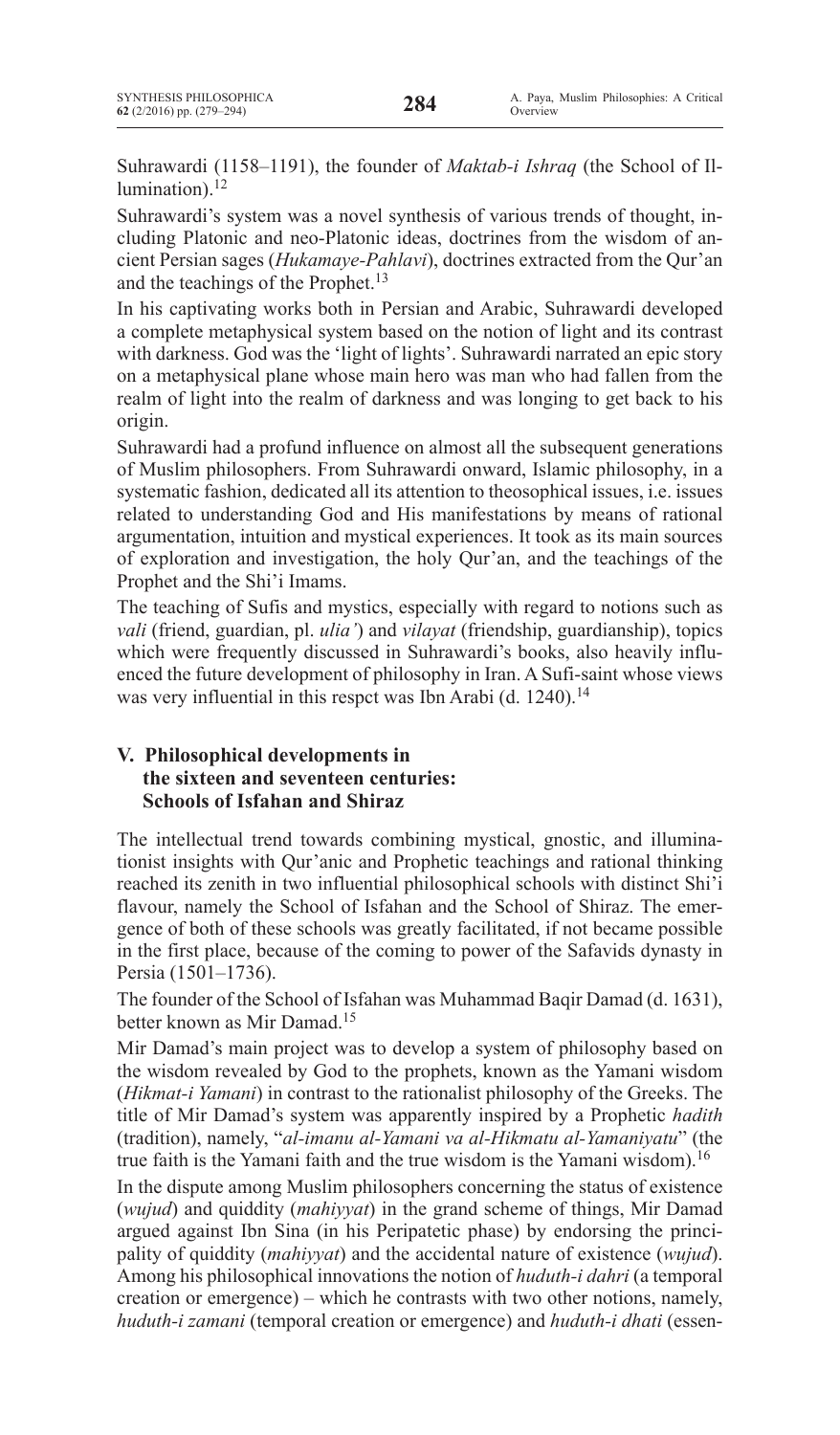tial contingency) – deserves to be mentioned. He maintained that all entities, apart from God, i.e. all contingent beings, have an unchanging existence in a realm which is called *dahr* (*aeon*)*.* God is outside of this realm, his existence is *sarmadi* (without beginning and end). According to Mir Damad, all temporal beings, in any moment of their existence, have a *dahri* counterpart. *Dahr* acts as a cosmic memory in which whatever is in God's mind has a copy.

Mir Damad was able to provide solutions for a number of philosophical as well as theological issues, including the problem of 'createdness of time', 'rejection of the Platonic realm of Ideas', the issue of God's foreknowledge, and the changes He effects in the grand design of things (*naskh va bada'*).<sup>17</sup>

Islamic philosophy in the tradition of combining gnostic, religious, and rational strands, reached its apex in the teachings of Sadruddin Muhammad Shirazi (1571–1640), better known as Akhund Mulla Sadra and also as "Sadr Al-muti'allihin" (the foremost amongst the theosophians). Mulla Sadra was contemporaneous with Descartes and was as influential philosopher in Islamic culture as was Descartes in the context of European thought. However, the approaches of these two intellectual giants were poles apart. Mulla Sadra dedicated his whole intellectual energy to the development of, perhaps, the finest theosophical system ever introduced within the econiche of Islamic culture. He, like his predecessors in the gnostic tradition, maintained that the only worthwhile knowledge is theosophy. He explicitly criticised Ibn Sina for wasting his time on Peripatetic philosophy and medicine.

Mulla Sadra's exquisite system in which rational thinking was combined with esoteric approaches and applied to the teachings of the Qur'an and the tradition of the Prophet and the Shi'i Imams, came to be known as *Hikmat al-Muti'aliyeh* (the Transcendent Theosophy).

Like Suhrawardi and Mir Damad before him, Mulla Sadra presented a complete metaphysical system which provides explanation for every aspect of reality, whether God, angels, man, afterlife, the day of judgement, and so on. His system, however, in contradistinction to the systems developed by his two eminent predecessors was based on the notion of existential primacy (*taqad-*

14

For Ibn Arabi's life and work see William C. Chittick, *Ibn 'Arabi: Heir to the Prophets*, One World, Oxford 2005.

### 15

For Mir Damad's life and work see Hamid Dabashi, "Mir Damad and the Founding of the School of Isfahan", in: S. H. Nasr, O. Leaman (eds.), *History of Islamic Philosophy*, Ch. 34, pp. 597–634.

See Zahra Mostafavi, "Dahr (the Meta-Time), the Main Element in *Hikmat Yamani* (the Mir Damad's Philosophy)", *Journal of Religious Thought*, No. 22, 2007, pp. 21–39.

17

<sup>12</sup>

For Suhrawadri's life and work see Seyyed Hossein Nasr, *Three Muslim Sages: Avicenna, Suhrawardi, Ibn 'Arabi*, Harvard University Press, Cambridge 1964. For a comparison between Suhrawardi's and Ibn Sina's philosophies see Mehdi Aminrazavi, "How Ibn Sinian Is Suhrawardi's Theory of Knowledge?", *Philosophy East and West*, Vol. 53 (2003), No. 2, pp. 203–214, doi: https://doi. [org/10.1353/pew.2003.0010.](https://doi.org/10.1353/pew.2003.0010)

<sup>13</sup>

See Shahabuddin Suhrawardi, *Philosophy of Illumination* [*Himkmat al-Ishraq*], trans. by John Walbridge and Hossein Ziai, Brigham Young University Press, Provo, UT 1999; Shahabuddin Suhrawardi, *The Shape of Light*  [*Hayakal al-Nur*], trans. by Shaykh al-Halveti, Fons Vitae, Louisville, KY 1986.

<sup>16</sup>

See Fazlur Rahman, "Mīr Dāmād's Concept of Ḥudūth Dahrī: A Contribution to the Study of God-World Relationship Theories in Safavid Iran", *Journal of Near Eastern Studies*, Vol. 39 (1980), No. 2, pp. 139–151, doi: ht[tps://doi.org/10.1086/372791.](https://doi.org/10.1086/372791)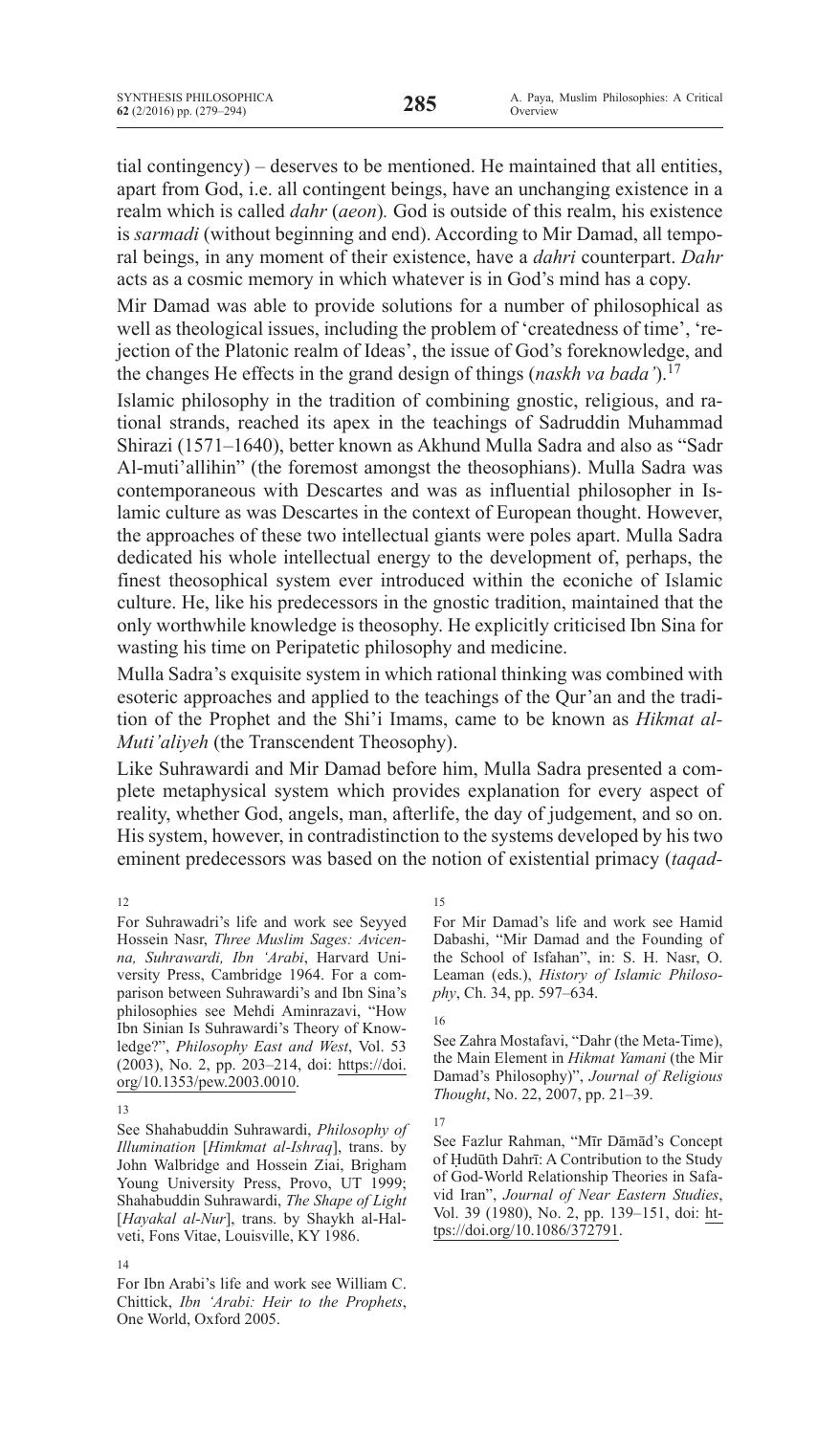*dum rutbi*) of being (*wujud*) over quiddity (*mahiyyat*) or the principality (i.e. reality) of being and accidentally (non-reality) of quiddity.

In the realistic outlook of Mulla Sadra the whole realm of being consists of just one reality, namely God. All the rest are His manifestations and, therefore, have no genuine reality on their own. God is the only necessary being, all the rest are contingent entities. For this particular type of contingency Mulla Sadra coined a new term, *imakan-i faqri* (contingency due to existential dependence) which was different from the common notion of contingency, namely, *imkan-i mahuwi*, contingency related to the quiddity or essence, which was used by previous philosophers.<sup>18</sup>

Mulla Sadra introduced many novel themes and theories into Islamic philosophy and provided convincing solutions for many outstanding problems in not only the field of philosophy, but also theology and mysticism.

I will not be able to do justice to Mulla Sadra's numerous and rich achievements. Perhaps a few words concerning his theory of 'substantial motion' may provide a flavour of his approach. For Mulla Sadra, the primacy and principality of existence, means, among other things, that each entity has a personal or individual identity. Existence ought to be contrasted with nonexistence. The more perfect an entity the richer its existence, in the sense that it is less contaminated with non-existence or mixed with it. For non-material entities, their imperfection manifests itself in their absolute dependence upon God for their existence. But in the sub-lunar realm, which is the abode of material entities, imperfection obtains an added feature. Here, the degrees of actuality and potentiality determine the degree of perfection of a particular entity with regard to its particular identity.

In this context, change means turning potentiality into actuality. Mulla Sadra argues that individual beings in the sub-lunar realm, which each have their own distinct identities, experience, on a continuous basis, the process of actualisation of their potentialities. This process, first and foremost, happens in the individual's existential substance and, as a result, changes in other categories such as quantity (*kamm*), quality (*kaif*), and place (*makan*) will be effected. Time is also a dimension which displays the above sequence of continuous and seamless turning of potentiality into actuality. Mulla Sadra thus identified time as the fourth dimension of material entities.<sup>19</sup>

The human soul is at the beginning merely a potentiality. Under favourable circumstances, it gradually emerges as a result of the interaction of the body of the newly conceived embryo with the environment. The process of actualisation of the potentials embedded in the soul continues until the last moment the individual is alive and active. Since both the body and the soul have many different potentials, actualising particular aspects of such potentials becomes a matter of interaction between the individual and its environment. At the end of one's life in this world, one's soul leaves one's body and, depending on the degree of perfection it may have achieved while still in this world, it enters the realm of purgatory, or higher up in the chain of being.

In the period after the death of Mulla Sadra, until the twentieth century, Islamic philosophy was mostly a footnote to the Sadraean system.

## **VI. A brief account of two major developments in Islamic philosophy in the 20th century**

In the early decades of the twentieth century, Iranian left-wing intellectuals, like their counterparts in other parts of the world who were inspired by the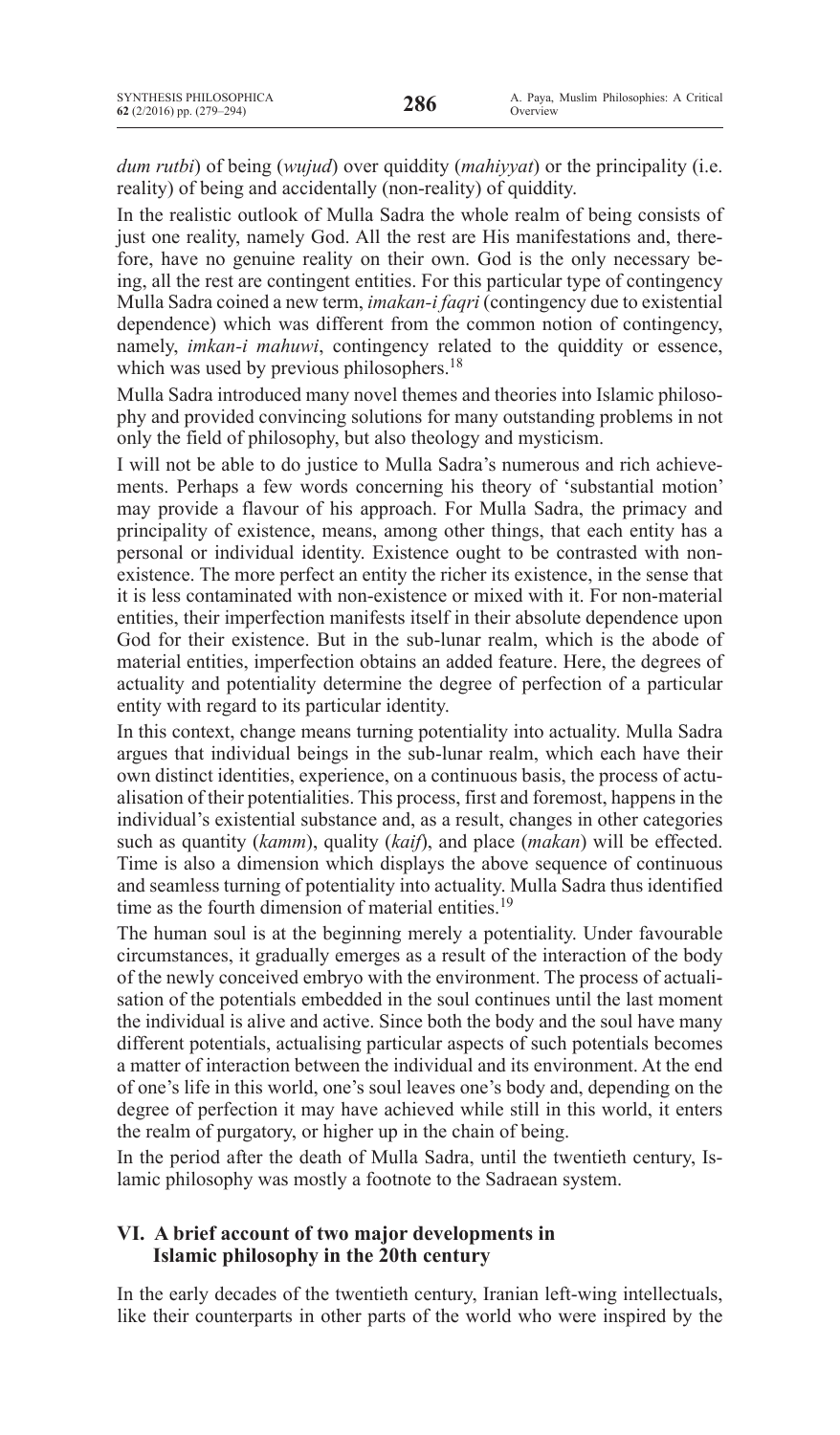Bolshevik revolution in Russia, embarked on an ideological crusade to promote various aspects of Marxism-Leninism, and in particular dialectical materialism in Iran. These efforts received a great boost in 1941 with the formation of the Soviet backed Tudeh Party.

In reply to this ideological onslaught, one of the greatest masters of Islamic philosophy in modern times, Allameh Seyyed Muhammad Hussein Tabatabaee (1904–1981), decided to expose the shortcomings of the Marxist ideology by critically assessing its philosophical doctrines. In the mid-1950s, Allameh began teaching a course of philosophy to a selected group of clerics chosen from among his best students. This course, based on twice-weekly sessions, lasted for about three years. During this period many philosophical aspects of Marxism and dialectical materialism were discussed. Allameh's lecture notes were edited and heavily annotated by his best disciple, Ayatollah Morteza Motahari (1920–1979), a renowned philosopher in the tradition of Islamic philosophy, and published in five volumes, under the general title of *The Principles and Method of the Philosophy of Realism*.

This work, whose content I am going to briefly, though critically, discuss in this section, marked a watershed, though unfortunately not a turning point, in the long-standing tradition of Islamic philosophy. It was a watershed in the sense that after centuries of inward-looking, Muslim philosophers applied their talents and also the machinery of Islamic philosophy to a problem outside the usual set of theosophical problems. It did not, however, turn into a turning-point, in that it remained as, more or less, a one-off project. It did not give rise to systematic application of Islamic philosophy to other newly emerged issues in the Islamic communities.

*The Principles and Method of the Philosophy of Realism* consists of fourteen "articles", each dealing with one important philosophical topic. The two ayatollahs, Tabatabaee and Motahari, did a thorough job in exposing the epistemological shortcomings of Marxism and dialectical materialism. For example, they argued that the Marxists' theory of knowledge leads to relativism and, therefore, fails to provide universal knowledge of reality. Dialectical materialism is also problematic in that accepting only one contradiction leads to an untenable epistemic position in which all sorts of bizarre claims can be made without any way to examine them.

In addition, for the first time in the history of Islamic philosophy and almost two decades before David Lewis' *Convention: A Philosophical Study* (1969) and four decades before John Searle's *Construction of Social Reality* (1995) this work discussed the idea of knowledge about *e'tebariyat*, conventions, and those socially constructed realities whose function is to respond to man's non-cognitive needs, as against his cognitive needs which are taken care of

18

Mulla Sadra presented his metaphysical system in its developed form in his magnum opus, *al-Asfar al-Araba'a* [*The Four Journeys*], *Entesharat-e Bonyad Hikmat Islami Sadra*, 9 vols., Tehran. Partial translations of this work are available. For example, Latimah-Parvin Peerwani has translated the fourth intellectual journey: Mulla Sadra, *Spiritual Psychology*, ICAS Press, London 2008.

19

See Mulla Sadra, *al-Asfar al-Araba'a*, First, Third and Fourth Journey. Mulla Sadra's theory of the human soul allows him to offer a novel solution for the vexed issue of the mind-body problem. Since the soul emerges from the body and remains in touch with the body until the end of an individual's life, the usual difficulties which beset a Cartesian model do not affect his model. For a modern reconstruction of Mulla Sadra's *theory of substantive motion* see Abdolkarim Soroush, *Nahad-e Na Aram-e Jahan* [*The Never-resting Nature of the Cosmos*], Muassesseh Farhangi Serat, Tehran 1999.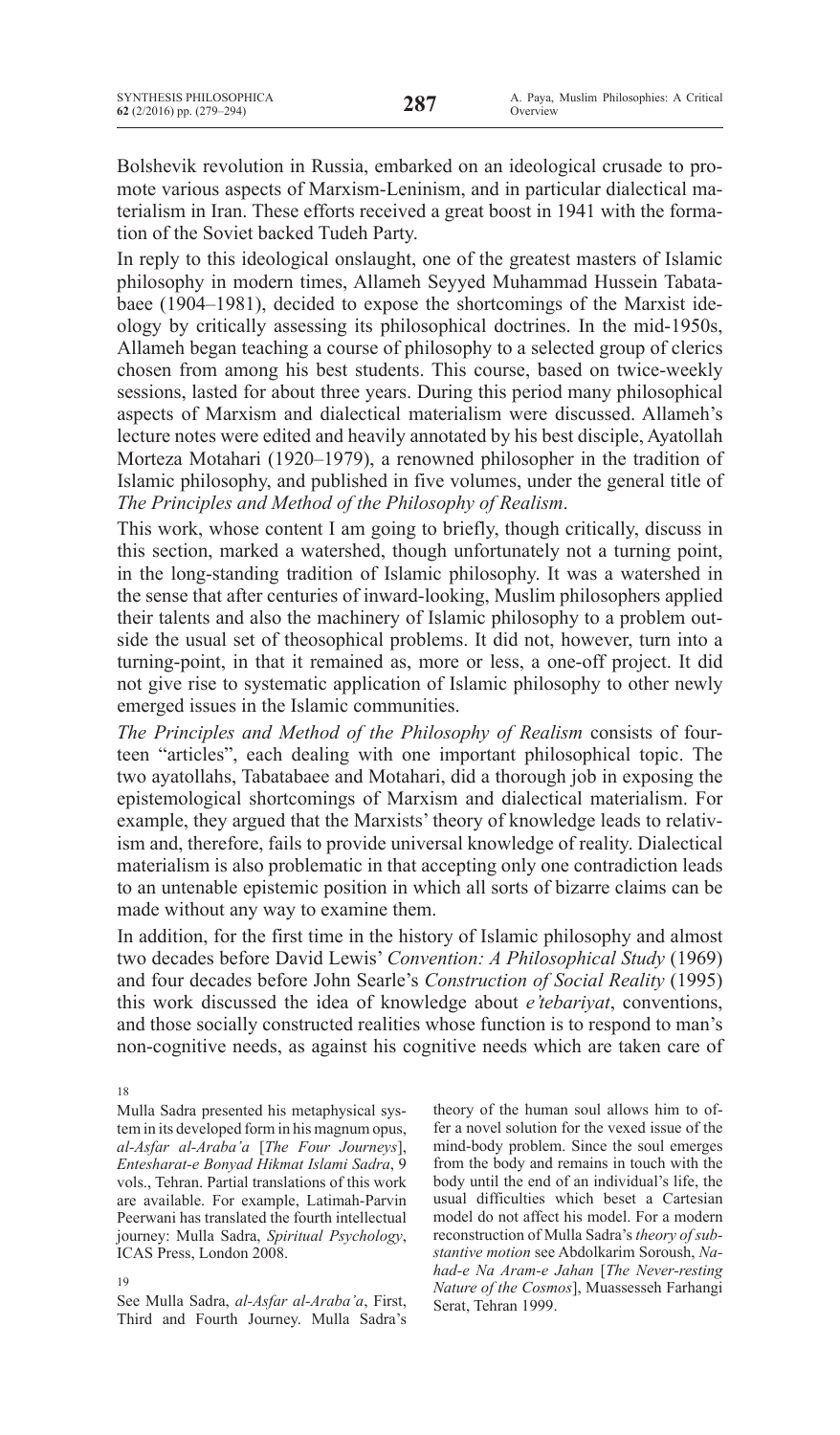by science/knowledge. Allameh introduced a highly original and detailed account of the structure of knowledge of conventions of all sorts. He divided the *e'tebariyat* into pre-social and post-social. The first group were, in Searle's parlance, products of individual volitive intentionalities, whereas the second group were products of collective volitive intentionalities.<sup>20</sup>

The aim of Allameh Tabatabaee was to refute the epistemic doctrines of Marxists who tended to present their views as "scientific" and objective and did not seem to be aware of the fact that, by linking the individual's knowledge of reality to social classes, their theory of knowledge loses all its objective credibility. He also intended to expose the Marxist fallacy of presenting socially constructed entities and the knowledge thereof as absolute and indubitable truth about material reality.

However, Allameh did not limit his criticism only to Marxist doctrines; he also challenged the approaches of *fuqha* (Muslim jurists) who, according to Allameh, had not differentiated between the normative status of the views they had discussed in their legal discussions and factual claims about reality.

Another important development in the field of Islamic philosophy in the twentieth century was due to a young Iraqi *mujtahid*, Mohammad Baqir Sadr, who had been trained in the Sadraean school of thought and was well familiar with Allameh Tabatabaee's views, and intended, like Allameh, to make use of the machinery of *usul al-fiqh*<sup>21</sup> in developing new vistas in Islamic philosophy.

Ayatollah Sadr, who was executed along with his sister by the Baath regime in Baghdad, reportedly by Saddam Hussein's direct order, in April 1980, like Ayatollah Mutahari was concerned about developing a proper philosophical response to the challenges presented by Marxism and other foreign ideologies or philosophical systems. Like Ayatollah Motahari, he also maintained that the intellectual facilities available in Islamic culture could help researchers to develop systems of thought which are free from the defects of Western philosophical schools. Also, like Ayatollah Motahari, he produced many books in response to modern challenges.

However, his masterpiece was published in 1977. In a trailblazing and influential book, *al-Ussus al-Mantaqiyah li'l Istiqra'* (*The Logical Foundations of Induction*), he took upon himself to develop an epistemological system based on the resources available in the Islamic intellectual milieu in order to suggest a solution to the vexed problem of induction.<sup>22</sup> The title of the book was, however, a misnomer, since the author had no intention of providing logical foundations for induction and maintained that no such foundations can be found.

For developing his novel and critical assessment of the problem of induction, Ayatollah Sadr, on the one hand, relied on the Arabic translation of Bertrand Russell's *Human Knowledge*, and, on the other hand, made use of his detailed knowledge of *usul al-fiqh* and of Islamic philosophy. He criticised the solution proposed by Aristotle and also *Mashsha'i* philosophers for the problem of induction, arguing that the principle of uniformity of nature, or its variances used by Aristotelians to justify induction, is not self-evident. It relies on induction.23

Ayatollah Sadr then criticised Hume's and Mill's arguments. He rejected Hume's claim that causality cannot be established by empirical evidence and also rejected his pessimism concerning the impossibility of finding a solution for the problem of induction. As for Mill's view, he noted that, while Mill was right in thinking that causality can be established by inductive means, he was wrong in linking the validity of inductive generalisation to causality.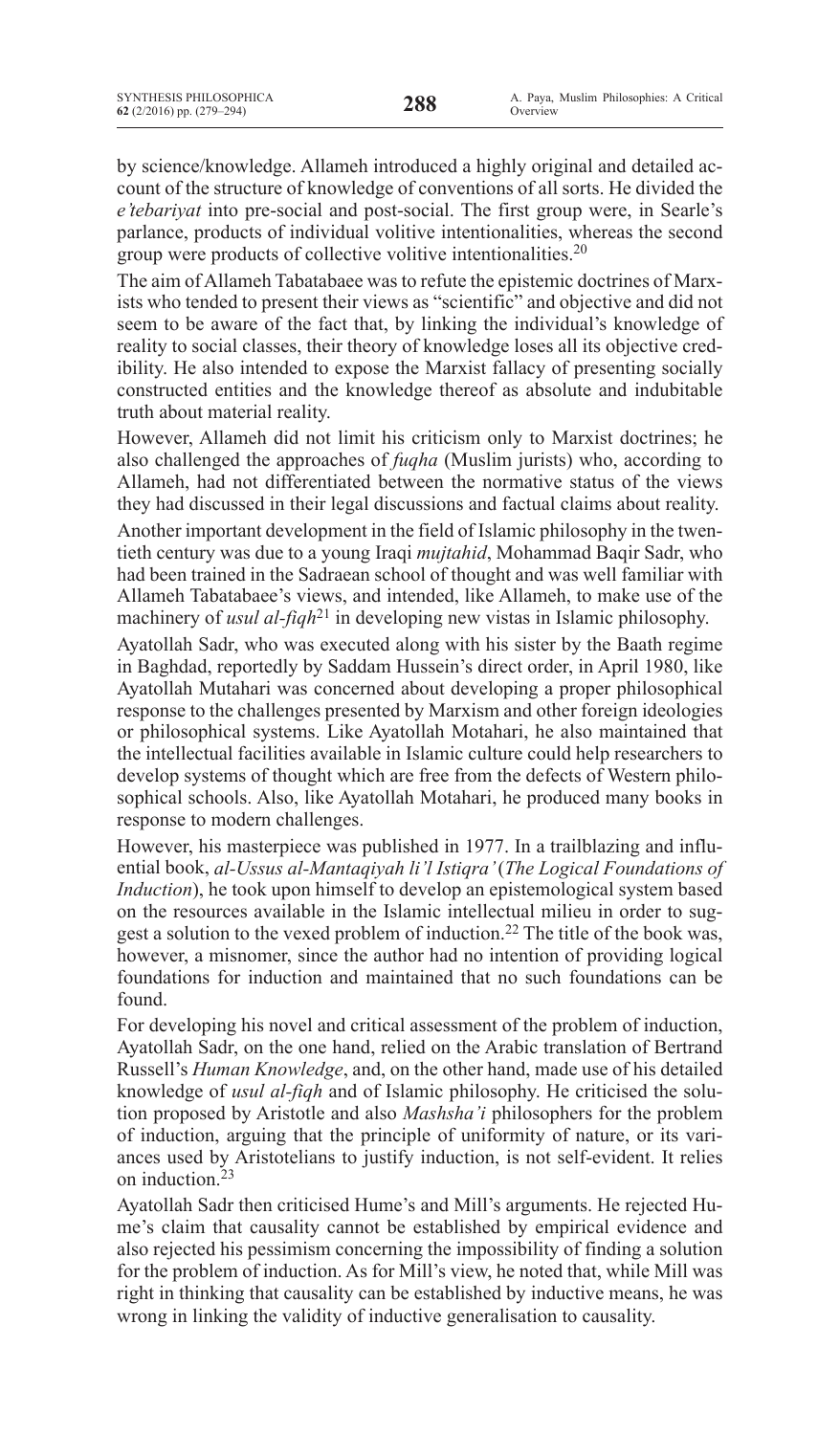Having explained the failure of some of the well-known approaches to the problem of induction, Ayatollah Sadr introduced his own epistemological approach which he maintained could solve the problem once and for all. Ayatollah had dubbed his novel theory *Al-Naẓariyah al-Tavalud al-Dhati fi al-Ma'refat al-Bashariyah* (*The Theory of Inherent Proliferation in Human Knowledge*).

This novel theory is based on two pillars; namely, particular notions of certainty and a particular interpretation of probability developed in the light of an *usuli* concept. According to Ayatollah Sadr there are three types of certainties, namely: logical certainty, inherent certainty (*al-yaqin al-dhati*), and objective certainty (*al-yaqin al-mawduee*). Logical certainty pertains to the necessary relations between the conclusion of a valid syllogism and its premises and also necessary relations between subjects and predicates of tautologies. Inherent certainty refers to a subjective, psychological type of certainty. But the last type of certainty is achieved on the basis of accumulation of external evidence and the strength of this evidence.

As for his particular interpretation of probability, he introduced a model in which a well-known notion from *usul al-fiqh*, namely, *al*-*'ilm al-ijmali*, which literally means 'un-detailed knowledge', was carefully crafted with some aspects of the classic (Laplacian) and the frequency (von Mises) theories of probability without incorporating their weaknesses. The Ayatollah defined *al*-*'ilm al-ijmali* in the context of his own theory of probability as "certain knowledge about an unidentified member of a certain set".

*The Theory of Inherent Proliferation in Human Knowledge*, which is in itself extremely interesting, since it shows how a traditional *mujtahid* and philosopher is grappling with an immensely important philosophical issue, boils down to the following claims for each of which the author provides detailed arguments:

- (1) One begins one's knowledge pursuit about a particular subject-matter on the basis of a degree of *al*-*'ilm al-ijmali* about it. This is our opening hunch or conjecture. Some sort of relation of entailment exists among various parts of one's subjective knowledge which is the realm of subjective certainty. This knowledge can be expanded in a piecemeal manner by gradual increase in one's degree of rational belief.
- (2) One's degree of rational belief concerning a particular subject-matter, based on *al*-*'ilm al-ijmali* about that subject-matter, can be increased by the application of induction. At this stage, due to accumulation of relevant

21

*Usul al-fiqh* (the principles of *fiqh*) is a semantic and hermeneutical machinery which assists *fuqha* (jurists) in their dealings with semantic entailments of the verses of the Qur'an and the traditions of the Prophet and Imams. Its relation to *fiqh* (Islamic jurisprudence) is somewhat like the relation of logic to philosophy.

 $22$ 

S. M. B. Sadr, *al-Ussus al-Mantaqiyah li'l Istiqra*, Dar al Ta'aruf li'l Matbu'at, Beirut, fourth imprint, 1977/1982.

23

The first Muslim philosopher who critically and thoroughly discussed Ayatollah Sadr's theory of induction was Abulkarim Soroush, "Mabni Mantiqi Istiqra' az Naẓr-e Ayatollah Sadr" [The Logical Foundations of Induction fromAyatollah Sadr's Point of View], *Nashr-i Danish*, No. 15, 1983, pp. 22–43. I have heavily relied on his article in developing this part of the present paper.

<sup>20</sup> I critically assess Allameh's views on *e'tebariyat* in "A Critical Comparative Assessment of Allameh Tabatabaee's Theory of *e'tebariyat*, David Lewis's *Convention* and John Searle's *Construction of Social Reality*" (2016 forthcoming).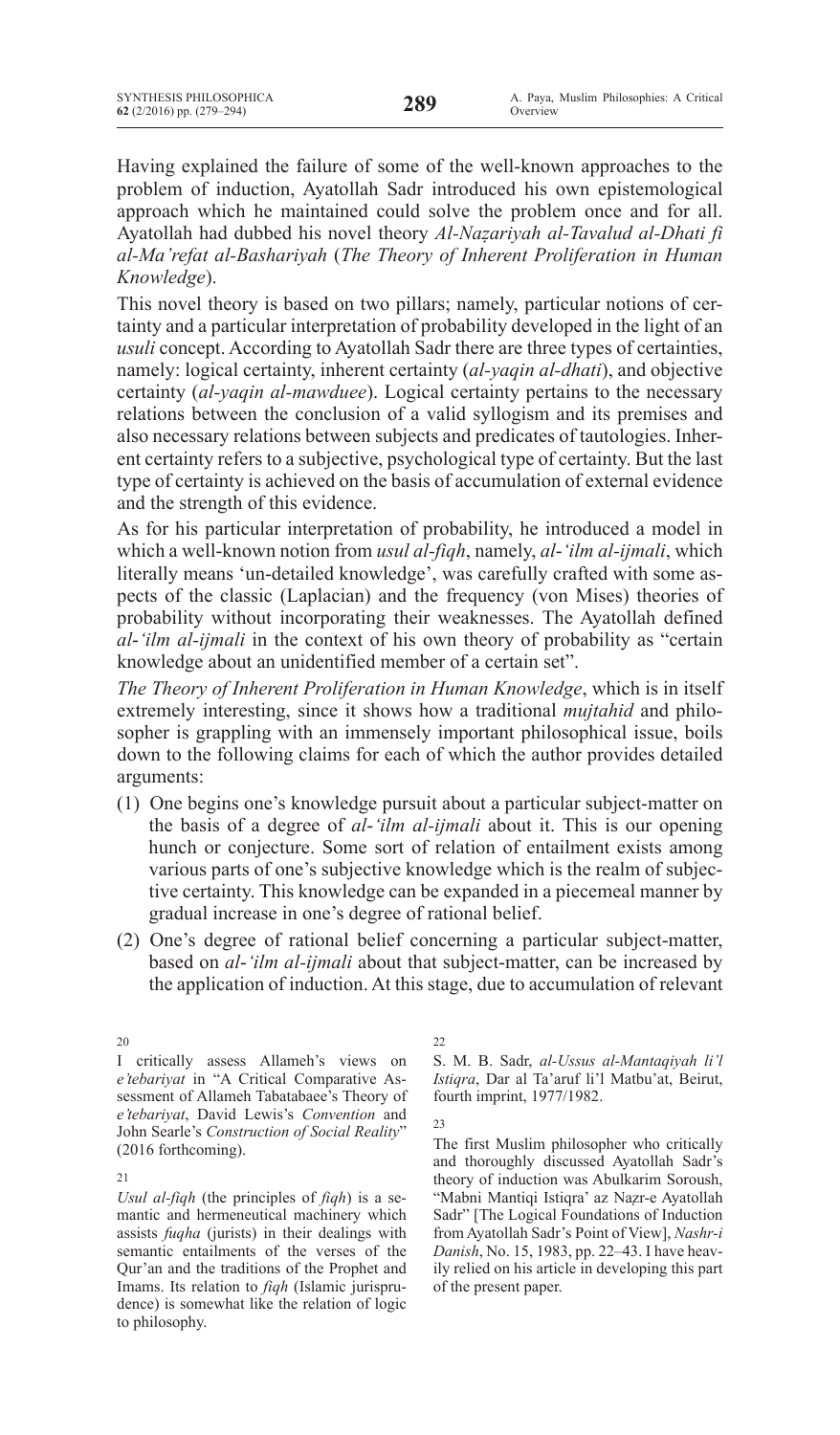evidence, one's objective certainty concerning the subject-matter under study also increases. This stage is called the 'stage of objective proliferation of knowledge' (*al-tawalud al-mudu'i*).

(3) In the last stage, which is called the 'stage of inherent proliferation of knowledge' (*al-tawalud al- dhati*), increase in the degree of probability and in objective certainty combined with certain rules of entailment leads to the transformation of our initial conjecture into 'inherent certainty'(*alyaqin al-dhati*) concerning the subject-matter of our research.

Ayatollah's Sadr's new subjective theory of induction, of course, as some Muslim philosophers have argued, $24$  like all other suggested solutions for this problem, fails to achieve its goal. Nevertheless, his bold efforts in developing, perhaps for the first time in the modern history of Islamic philosophy, a novel approach which radically enlarges the horizon of traditional thinking is worthy of praise.

## **VII. Some of the major shortcomings of traditional Islamic philosophy**

In the light of developments in modern epistemology and metaphysics, it seems the traditional Islamic philosophy, as taught in religious seminaries and some modern universities in Muslim countries, suffers from a number of shortcomings. The following is a brief critical assessment of these weaker points in the approaches of traditional Muslim philosophers.

In the first place and from a methodological point of view, it seems that the intellectual activities of many of the practitioners in traditional Islamic philosophy are less problem-oriented and more directed towards transmission and exposition of the views of past masters. Meeting the challenges posed by newly-emerged problems is not high on the list of intellectual priorities of many of the traditional practitioners of Islamic philosophy.

Three other evident shortcomings of traditional approaches to Islamic philosophy are: adherence to self-evident truths as the justificatory basis of all knowledge claims; strong emphasis on attainment of certainty as the end goal of epistemic pursuits; and insistence on the so-called *'ilm-I huduri'* (knowledge-by-presence) as the ultimate and most valuable type of knowledge.

However, subscription to the above three theses, as I briefly argue here, deprives Islamic philosophy from ridding itself from the shackles of a dogmatic outlook. Of the three theses introduced above, perhaps the second one, i.e. an emphasis on attaining certainty, is the most important one. It seems such an emphasis on the role of certainty and its place in philosophical investigations is not unrelated to religious teachings in which the strength of believers' faith is gauged by their degree of certainty in God and in the truth of Islamic teachings.

The notion of certainty, *yaqin*, is also emphasised in many of the Qur'anic verses. To make things even more complicated, the Qur'an introduces three different notions of *yaqin*, which imply a hierarchy or various degrees of certainty. These are known as *ilm al*-*yaqin* (the knowledge of certainty = certainty due to acquired knowledge), '*ain al-yaqin* (the eye of certainty = certainty obtained through direct encounter / direct 'visual' evidence), and *haq al-yaqin*  (the truth of certainty = absolute, indubitable certainty).<sup>25</sup>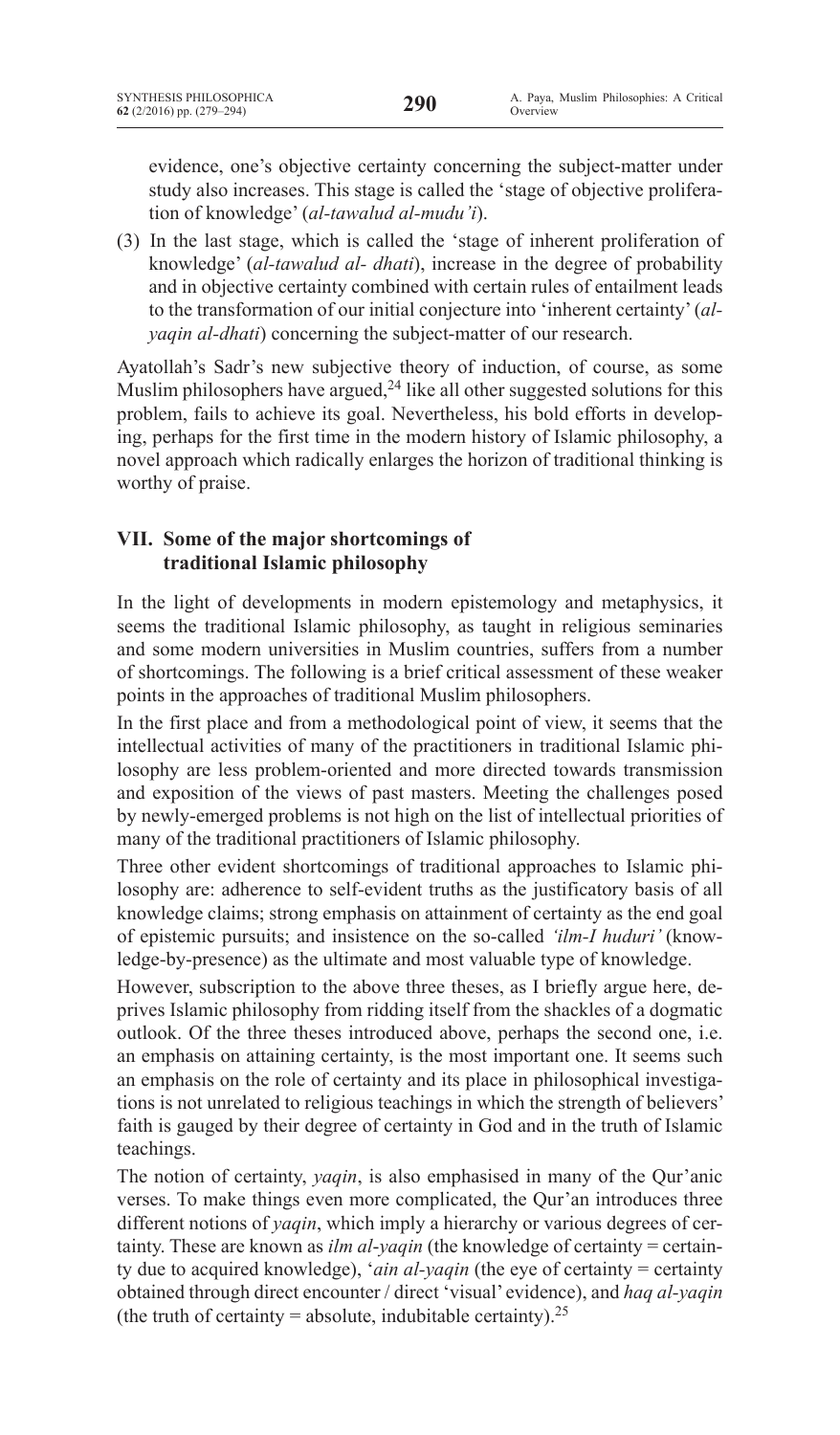Now it seems these degrees of certainty are contrasted to epistemic concepts such as *shakk* (doubt), *zann* which is translated into 'surmise' and 'conjecture', and *wahm* (phantasm).

Perhaps prior to the introduction of the views of critical rationalists such as Karl Popper and David Miller, almost all Muslim scholars were, and the majority of them still are, of the view that certainty is an epistemic state and failing to obtain it implies not only a serious defect in one's epistemological approach, but more worryingly weakness in one's faith in God. It seems the majority of Muslim scholars, including most, if not all, Muslim philosophers, never considered the case that certainty is not an epistemic state but a psychological one, and that knowledge can be attained by means of constructing conjectures and projecting them into reality.<sup>26</sup>

Apart from a general understanding of the meaning of the concept of *yaqin* in the context of Islamic culture and its value and worth in the eyes of Muslims, it seems that Muslim philosophers, who have always been accused by their fellow theologians, jurists, and mystics of introducing ideas and views which are alien to genuine Islamic teachings, have been extra careful to emphasise the importance of *yaqin* and also the fact that their philosophical systems are capable of achieving it.

However, the emphasis of various schools of Islamic philosophy on their ability to attain certainty as the end goal of their epistemic pursuit has not helped the position of these schools in the eyes of their opponents. These opponents, each in their own way, maintain that certainty can be obtained with much more effectiveness and greater ease through their own way rather than moving along the torturous path of incomprehensible philosophical reasoning.

The literalists, of different types and orientations among both the Sunnis and the Shi'as, represent one such opponent group. They claim that certainty can be attained by closely following the Sharia law. The second group, also of large variety, are the Sufis who advocate mystical practices, in place of rational arguments, as the best way of acquiring certainty.

In their pursuit of achieving certainty, it seems that Muslim philosophers have fallen into the trap of yet another category mistake: they have mistakenly upheld the notion of *ilm-i huduri*, 'knowledge by presence', as an epistemic notion. This notion is also referred to as the outcome of a process known as *itihad-i 'aqil va ma'qul* (the unity between the intellect and the intelligible) or *itihad-i 'alim va ma'lum* (the unity between the knower and the known). This process and its end result refer to an existential experience and a state of being and becoming and not an epistemic state in which we use language and concept to reconstruct our lived experiences.

The insistence of Muslim philosophers on basing their philosophies on the foundation of self-evident truth and seeking justification for their knowledgeclaims by resorting to this notion has also made their systems vulnerable to

24 See Soroush's paper introduced in the previous footnote. Some other Muslim philosophers have also produced critical assessments of Ayatollah Sadr's views on induction.

26

I have discussed this issue in a number of papers including "A Critical Assessment of the Programmes of Producing 'Islamic Science' and 'Islamisation of Science/Knowledge'" *International Studies in the Philosophy of Science*, Vol. 30 (2016), No. 1, pp. 311–335, doi: [https://doi.org/10.1080/02698595.2015.1](https://doi.org/10.1080/02698595.2015.1179043) 179043.

25

See the Qur'an, 102:5&7, 56:95, 69:51.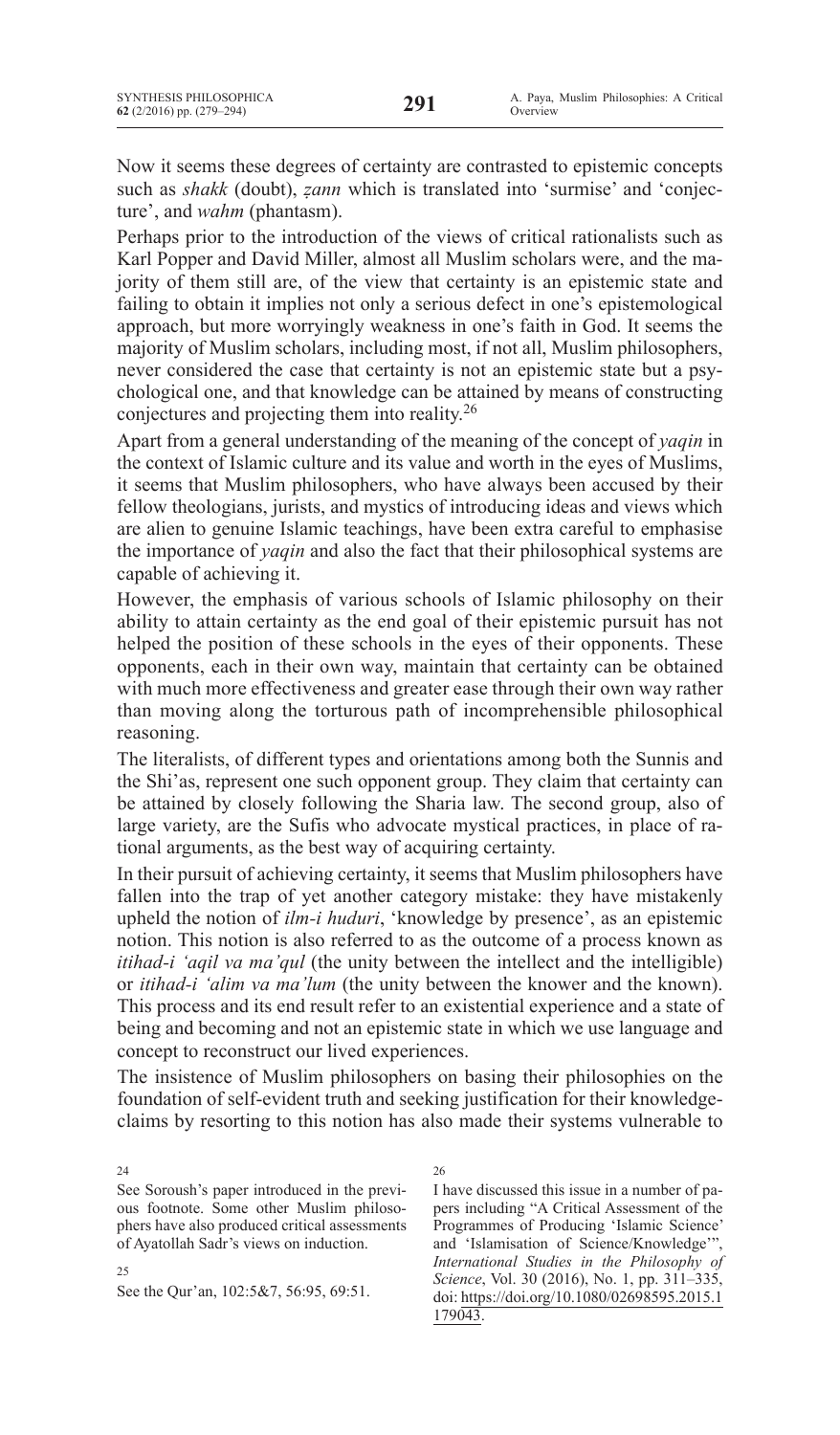all criticisms levelled at the validity of self-evident notions and the process of justification.27

## **VIII. The future of Islamic philosophy**

Having swiftly and briefly discussed some of the developments in the field of Islamic philosophy, we should, perhaps, also say something about possible scenarios which one can envisage for the future of this tradition. Of course, talking about future trends is always a risky business. Prediction of the future, as we all know, is not possible. I am not, therefore, going to attempt the impossible here. The best I can do is to suggest one or two plausible scenarios for the future development of Islamic philosophy.

The scenarios I envisage for the future are based on my discussion in this paper. In my view, for Islamic philosophy to be able to play an efficient role in tackling real-life issues, it needs to reconnect with science and technology. It should regard science as a genuine companion in its knowledge pursuit, and not as a mere means for futile justificatory purposes. It also needs to realise that 'certainty' does not belong to the realm of knowledge investigation. The spirit of critical and rational thinking, openness to ideas and views developed in other cultures and civilisation, and tolerance which was once strong among Muslim thinkers must be encouraged and enhanced once gain. Its choice of problems should also be considerably augmented and enriched by an attitude for combining abstract thinking with applied reasoning.

Now, as far as the philosophical and cultural milieu in Iran is concerned, I can say, with some degree of optimism, that in recent decades, and especially after the Islamic revolution, seeds for a revolutionary change in intellectual and philosophical endeavours have been sown in the country. While in the past, the majority of those young souls who would study philosophy, whether in seminaries or in universities, were, by and large, not academically well-equipped and not particularly apt for this field, but had opted for it out of necessity and not choice, in the years leading to the revolution and after that many talented students with good backgrounds in science, mathematics, and engineering enrolled in philosophy courses. The introduction of modern trends of philosophical thought has also opened up new opportunities for philosophy students, whether in seminaries or in universities, to move beyond the traditional teachings which have been in circulation for a long time.

It will be no exaggeration to claim that the number of philosophy graduates, again whether from seminaries or universities, who are gaining confidence, out of respect for truth and genuine love of knowledge, to combine traditional reverence towards their elders (especially teachers) with critical assessment of their views, is on the increase.

It is also a fact that Iranian students of philosophy are becoming more and more aware of the importance of relatively newly emerged philosophical fields such as applied philosophy. This awareness has helped them to better appreciate the need for adopting problem-oriented approaches in their philosophical endeavours.

The fact that the *fuqha* (jurists), despite enjoying a privileged status, have come under increasing pressure with regard to their monopoly over "representing" the official face of Islam, has provided further breathing space for the emergence of new, critical trends of thinking in the country.28

Another factor which could help the development of a more rational approach to Islamic philosophy in Iran and, perhaps, those other Muslim countries, in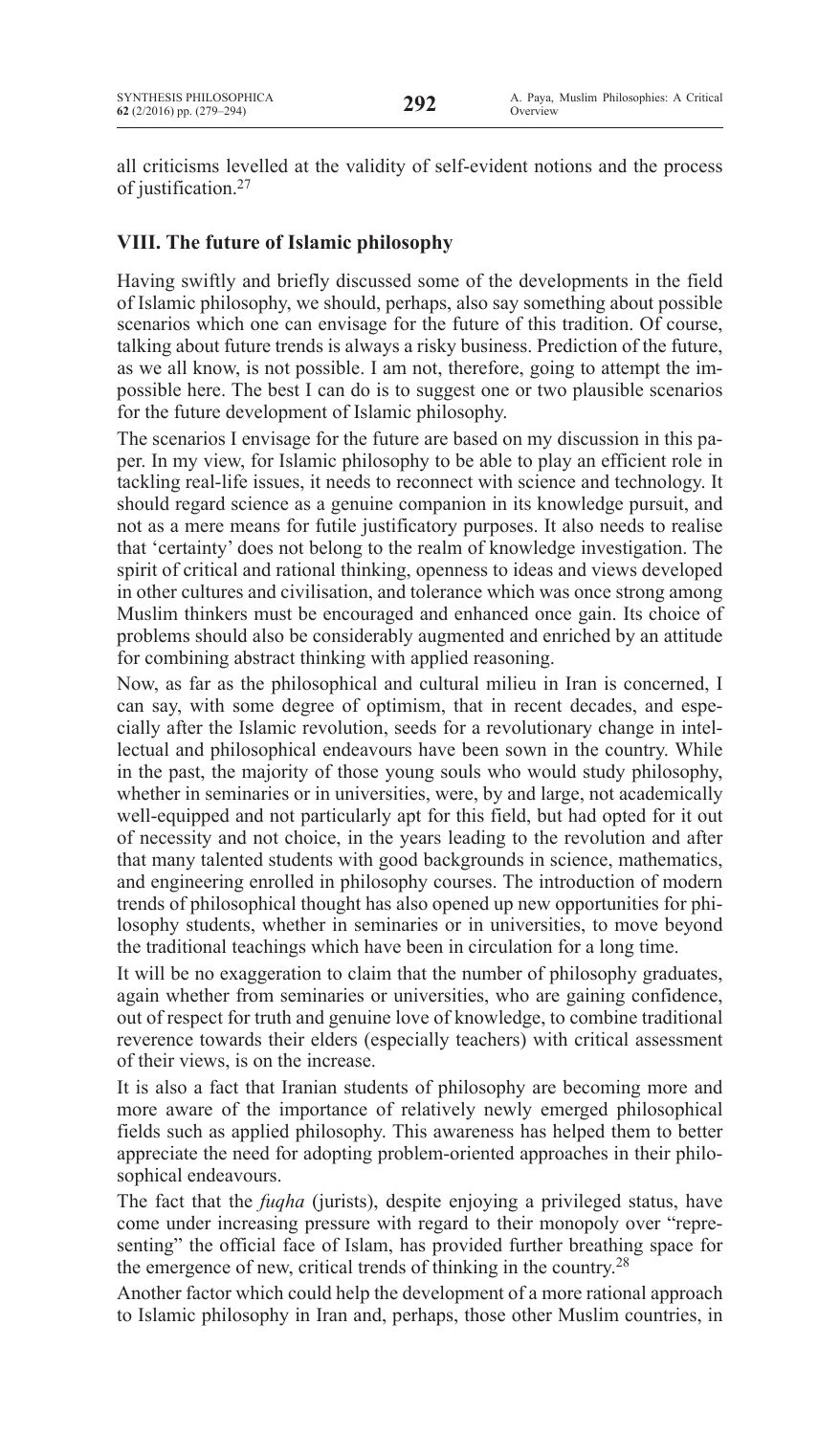which philosophy is gradually taking root, is the activities of scholars (especially Western scholars) outside Islamic countries.

Papers and books produced by these scholars, in a way, set some standards with which Muslim philosophers may compare and contrast their own level of scholarship. It must be emphasised that in recent years, and as a result of strong institutional support for scholarly activities in seminaries in Iran and similar support for the promotion of religious sciences, the number and quality of scholarly journals and publications which are dedicated to the elucidation of various aspects of Islamic philosophy has received a considerable boost in Iran.

Given the fact that neither philosophical nor scientific knowledge claims, as against technological techniques and know-how, could be regarded as culture-specific, such a newly developed philosophy could only be regarded as 'Islamic philosophy' in the sense I explicated earlier in this paper, namely, the outcome of intellectual endeavours of individuals who happen to be Muslim or live in Muslim lands or both, and make use of, among many other resources, the intellectual machinery developed in Islamic civilisation. This philosophy, provided it upholds its critical and rational approach, could join forces with other schools developed elsewhere in tackling problems which are regarded as challenges for modern men wherever they happen to be and to whatever sources of inspiration they happen to be attached.

Of course, the above optimistic trends should not be over-emphasised. There are, as there have always been, anti-rational and anti-philosophical tendencies in Islamic societies, in general, and in their centres of learning in particular. A case in point is a relatively new anti-philosophical school, known as *makatb-i tafkik* (the Separationist School) based on the views of Sayyid Mūsā Zarābādī (d. 1934), Mīrzā Mahdī Gharavī Iṣfahānī (d. 1946), and Shaykh Mujtabá Qazvīnī Khurāsānī (d. 1966). This trend has powerful bases in many traditional seminaries inside and outside Iran and especially in Mashhad. *Tafkikis* strongly oppose philosophy in all its shapes and forms, even in the sanitised form of Mulla Sadra's *Hikmat al-Muti'aliah.* In their view, even the Qur'an should be understood by the teachings of the Shi'a Imams.<sup>29</sup>

Nevertheless, it seems to me that new critical trends, within the general framework of 'Islamic philosophy', are slowly but surely moving towards acquiring the critical mass required for making their presence felt. As for an approximate time-scale for reaching such a threshold, I better not hazard making any guess and end my future gazing here.

For futility of the 'justificationist' approach see David Miller, "Overcoming the Justificationist Addiction" (2011), available at: http:// [www2.warwick.ac.uk/fac/soc/philosophy/](http://www2.warwick.ac.uk/fac/soc/philosophy/people/associates/miller/wroclaw2b.pdf) people/associates/miller/wroclaw2b.pdf.

28

27

In a recent paper entitled "Faqih as Engineer: A Critical Assessment of the Epistemological Status of Fiqh", *American Journal of Islamic Social Sciences*, Vol. 33 (2016), No. 1, pp. 25– 51, doi: [https://doi.org/10.12816/0037416,](https://doi.org/10.12816/0037416) I have demonstrated that contrary to a prevailing view, *fuqha* are not '*ulama* (scholars

whose aim to acquire knowledge about reality). They are engineers and technologists, i.e. professionals whose expertise responds to people's non-cognitive needs or facilitate, as tools, their knowledge pursuit. But they are not producers of theoretical knowledge.

29

I critically discussed the views of *tafkikis* in the paper "The Disenchantment of Reason:An Anti-rational Trend in Modern Shi'i Thought – *Tafkikis*", presented at the Third Annual Conference of the British Islamic Studies Association, London, April 11–12, 2016.